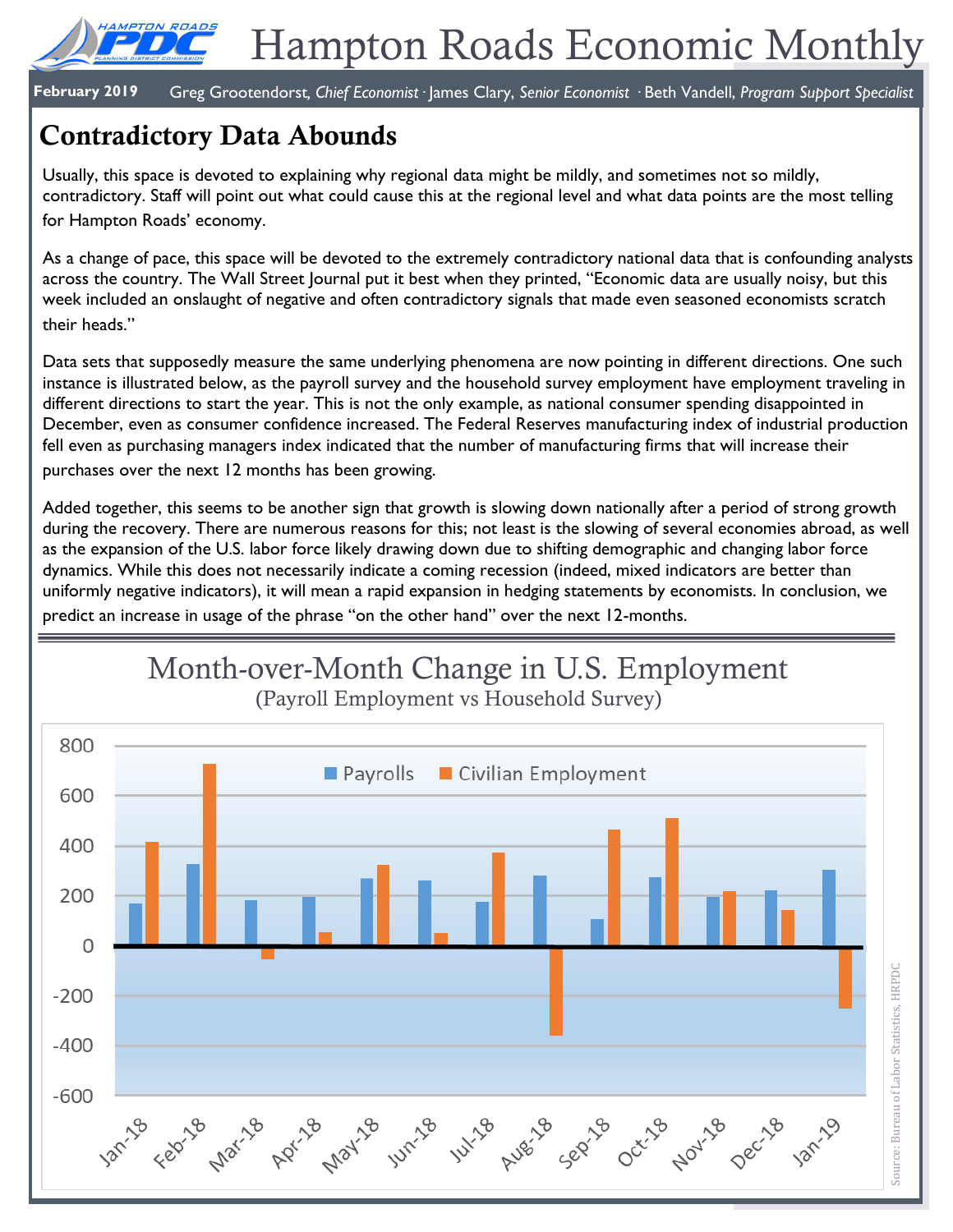# **GDP, Annualized Growth Rate**

United States, 2008Q1 – 2018Q3, Quarterly



**GDP:** Gross Domestic Product combines consumption, investment, net exports, and government spending to determine the size and general health of the economy. Real GDP increased by 3.4% in Q3 2018, and though this was a slight decline from the growth in the Q2 (4.1%), this remains very strong growth. Consumer spending grew 3.5% in the 3rd quarter and contributed significantly to the expanding economy. Additionally, national defense spending increased for the fourth consecutive quarter.

### **New Car Sales, Seasonally Adjusted**

Hampton Roads, Jan 2008 – Dec 2018, Monthly



**New Car Sales:** Car sales, as a durable good, may be put off until such time as an individual's economic prospects improve; thus, the number of new car sales indicate the level of confidence that households in Hampton Roads have in their financial future. Car sales increased slightly to 6,577 in December, off of a lower level in November, but still significantly down from recent levels. While usually this would indicate serious concern about the economy, this was likely a result of uncertainty regarding the shutdown.

# **Hampton Roads Retail Sales, Seasonally Adjusted**

Hampton Roads, Jan 2007– Nov 2018, Monthly



**Retail Sales:** Retail sales in Hampton Roads, as measured by the 1% local option sales tax, serve as an indicator for consumption in the region. Hampton Roads' taxable monthly sales grew slightly to \$1.9 billion in November 2019 (seasonally adjusted 3-month average), and regional sales have grown 11.2% above pre-recession highs and 27.3% higher than the recession lows. In 2018, August sales grew 4.6% higher than they were in 2017, proving to be a strong month for the start of holiday sales.

# **Estimated Hotel Revenue, Seasonally Adjusted**

Hampton Roads, 2008Q1 – 2018Q3, Quarterly



**Estimated Hotel Revenue:** Hotel sales indicate the performance of the region's tourism sector. In Q3 2018, accommodation sales decreased by 3.32% on a seasonally adjusted basis, declining to \$209 million. This decline needs some context, after following an extremely strong Q2 when sales increased by 3.88% quarter-over-quarter. Sales were an impressive 8.2% increase year-over-year. There seems to be improvement in accommodation sales regionally outside of tourism season.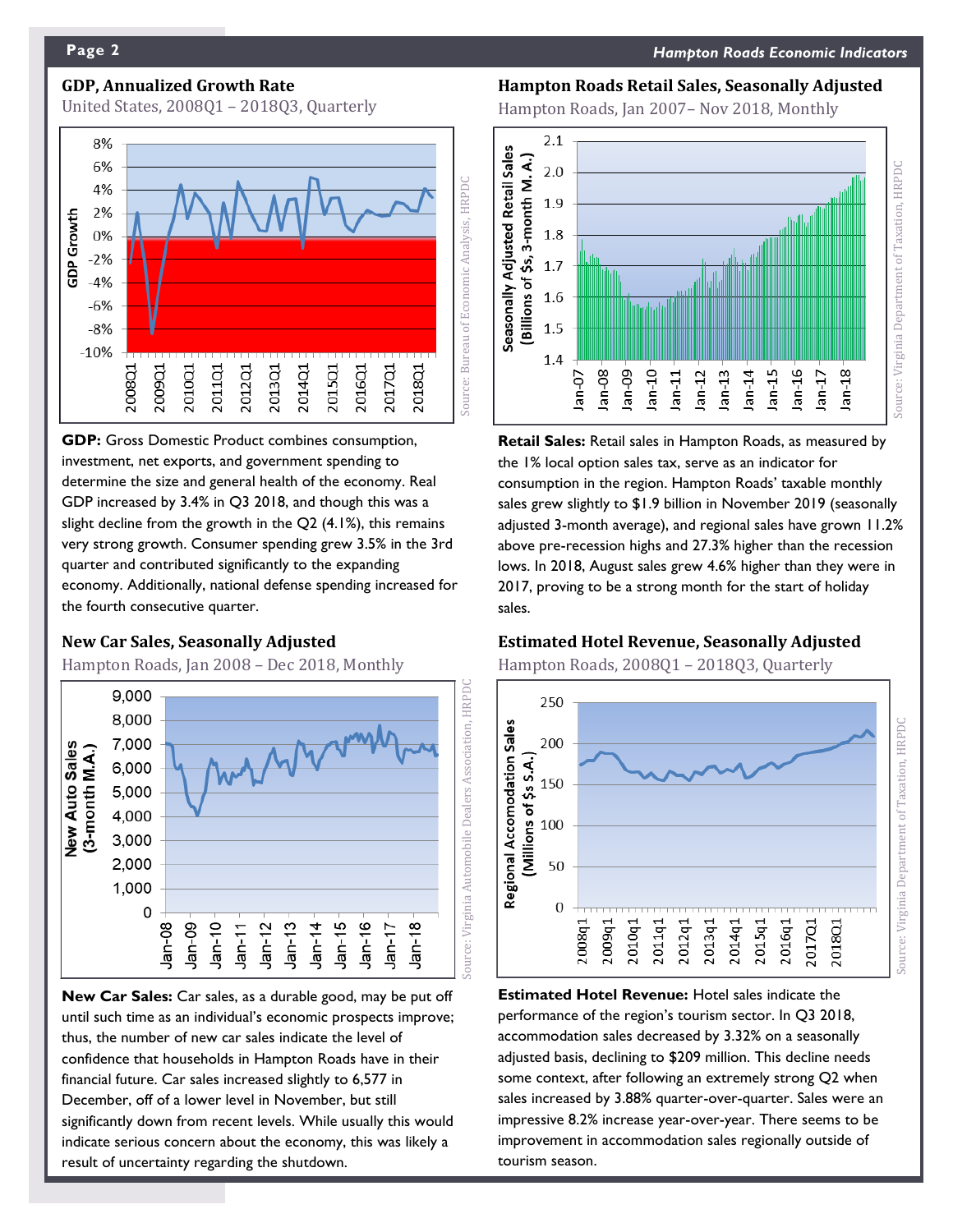### **Civilian Employment, Seasonally Adjusted**

Hampton Roads, Jan 2007 – Dec 2018, Monthly



**Employment:** Non-agricultural civilian employment figures are considered the best estimate of labor market activity by the National Bureau of Economic Research. Hampton Roads' employment continued to 'grow' to 91,000 in December of 2018, but since that was the estimated employment level in November before it was revised down, it would be more aptly described as a pause in growth. Despite a slightly disappointing end, 2018 was an amazing year for employment growth regionally as Hampton Roads added 13,200 jobs.

#### **Unemployment Rate, Seasonally Adjusted**

Hampton Roads and U.S, Jan 2007 – Dec 2018, Monthly



**Unemployment Rate:** The unemployment rate is the percentage of the population actively seeking work, but unable to obtain a position. Hampton Roads' unemployment rate fell slightly in December of 2018 to 3.18%. While the labor force did not grow or decline, there was a small uptick in the number indicating that they been employed. Again, the employment indicators improved significantly over the past year, with the unemployment rate falling by 0.87 percentage points over 2018.

#### **Employment Growth by Industry**

Hampton Roads, Dec 2017 – Dec 2018, Year-over-Year



**Employment Growth by Industry:** As the job market grows or declines, there will be some industries whose experience does not resemble the regional trend. Regionally, scientific & technical employment (+5,500), leisure & hospitality (+4,800), and manufacturing employment (+3,100) have grown strongly over the past year. Scientific & technical and manufacturing employment have been tightly correlated with defense spending regionally and are related to the growth in national defense spending over the past four quarters.

# **Initial Unemployment Claims, Seasonally Adjusted**

Hampton Roads, Jan 2009 – Jan 2019, Monthly



**Initial Unemployment Claims:** The number of initial unemployment claims is a leading economic indicator reflecting those who are forced to leave work unexpectedly, thus revealing the strength of the job market with little lag time. The region's initial unemployment claims jumped to 2,935 in January of 2019, although, to the extent this was a one month impact related to the shutdown remains unclear. It is worthwhile to note that even with this increase, the initial claims remain below the 30 year average for the region.